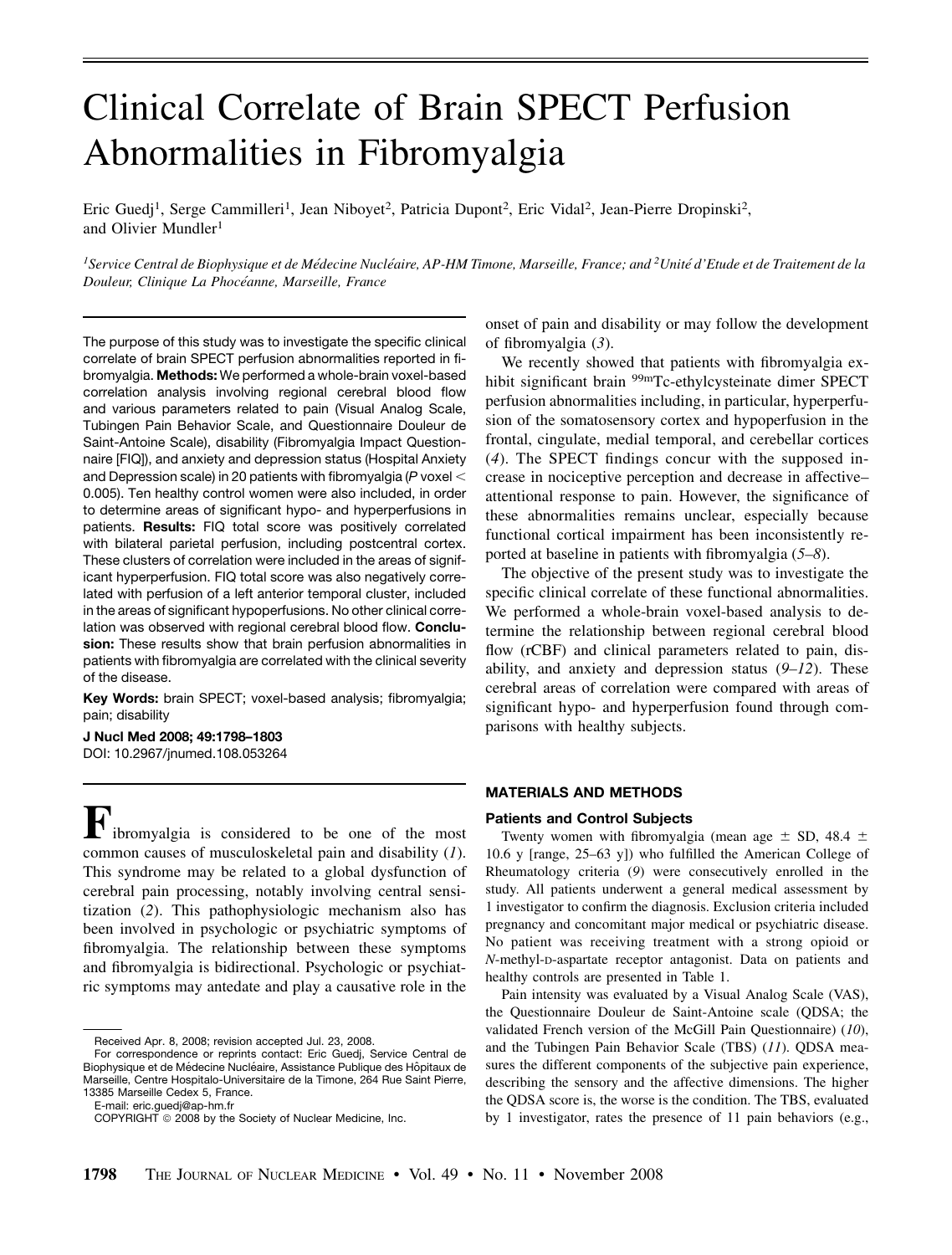TABLE 1 Characteristics of Subjects

| Characteristic          | Patients with<br>fibromyalgia | Healthy<br>controls |
|-------------------------|-------------------------------|---------------------|
| n                       | 20                            | 10                  |
| Age $(y)$               | $48.4 \pm 10.6$               | $52.0 \pm 7.0$      |
| VAS for pain            | $81.2 \pm 6.2$                | 0                   |
| <b>QDSA</b>             |                               |                     |
| Sensory score           | $6.9 \pm 1.9$                 | o                   |
| Affective score         | $7.4 \pm 2.3$                 | n                   |
| <b>TBS</b> score        | $6.3 \pm 1.5$                 | ŋ                   |
| FIQ total score         | $66.6 \pm 12.9$               |                     |
| <b>HAD</b>              |                               |                     |
| Total score             | $22.7 \pm 7.8$                | $7.0 \pm 2.3$       |
| Anxiety subscore        | $12.0 \pm 5.4$                | $4.6 \pm 1.9$       |
| Depression subscore     | $10.7 \pm 3.5$                | $2.4 \pm 2.3$       |
|                         |                               |                     |
| Data are mean $\pm$ SD. |                               |                     |

groaning, slowed movements, pain-based refusal of activities) on a 0–2 scale (0, none; 1, sometimes; and 2, always).

Disability was evaluated using the Fibromyalgia Impact Questionnaire (FIQ). The FIQ is designed to measure the severity of fibromyalgia disease symptoms. It is a standardized, selfadministered instrument that consists of visual analog scales and questions regarding limitations on activities of daily living. The FIQ evaluates the components of health status that are believed to be most affected by fibromyalgia. This scale comprises 20 items that assess 10 subheadings. The first 11 items make up a physical impairment scale. Each item is scored on a 4-point rating scale. Items 12 and 13 ask patients to mark the number of days they felt well and the number of days they were unable to work because of fibromyalgia symptoms. Items 14–20 are 10-cm visual analog scales, marked in 1-cm increments, on which the patient rates occupational difficulty, pain, fatigue, morning tiredness, stiffness, anxiety, and depression. Questions 1–13 are normalized to 10 points, and the total score is added to the number of points from the remaining questions. The total score of the FIQ ranges from 0 to 100, and the higher the score is, the worse is the condition (i.e., the more serious the disease).

Anxiety and depression were evaluated by the Hospital Anxiety and Depression (HAD) scale score (12). HAD is a self-screening questionnaire that consists of 14 questions, 7 for anxiety and 7 for depression. A higher score means a worse condition.

For comparison of imaging findings, 10 healthy control women without any pain, who were similar in age, were also included  $(52 \pm 7 \text{ y}; t \text{ test} > 0.1; \text{HAD} \text{ subscales} < 8)$ . All of the subjects provided informed consent according to institutional guidelines.

#### SPECT Protocol and Statistical Analysis

Patients received an injection of 740 MBq of <sup>99m</sup>Tc-ethylcysteinate dimer (Neurolite; BMS) and were kept at rest for 1 h, in quiet surroundings, with their eyes closed. SPECT was performed using a double-head rotating  $\gamma$ -camera (ECAM; Siemens) equipped with a fanbeam collimator. Data were collected in 64 projections (40-s spread) through 360°. Tomographic 3-dimensional reconstructions were performed using a filtered backprojection algorithm and Chang attenuation correction.

A voxel-by-voxel group correlation study was performed using SPM2 (Welcome Department of Cognitive Neurology, University College, London) running on MATLAB (version 6.0; MathWorks Inc.). Images were initially converted from the DICOM to the Analyze format using MRIcro (available at www.mricro.com) and transferred to SPM2. The data were then standardized on the Montreal Neurologic Institute atlas by using a 12-parameter affine transformation, followed by nonlinear transformations and trilinear interpolation. The dimensions of the resulting voxels were  $2 \times 2 \times 2$ mm. Standardized data were then smoothed by a gaussian filter (full width at half maximum, 12 mm). Correlation studies between brain perfusion and VAS for pain, FIQ total score, QDSA affective and sensory scores, and HAD total scale score and subscores were performed using a single-subject, covariates-only statistical model. Age was considered as a nuisance variable to avoid the specific effect of age on rCBF. Other clinical variables were not included as covariate variables because they were thought to characterize the disease.

Positive and negative correlations were determined. Global normalization was performed using proportional scaling. The SPM  $t$  maps were initially obtained at a height threshold of  $P$  less than 0.005, corrected for multiple comparisons for the cluster ( $P <$ 0.05). Small-volume correction was additionally used to study the clinical correlation with subcortical structures, as previously described (4). Clusters of correlation were compared with those of significant hypo- or hyperperfusion, obtained using the comparepopulations 1-scan-per-subject routine between the group with fibromyalgia and the control group, which carries out a fixedeffects, simple t test for each voxel ( $P < 0.005$ , corrected for multiple comparisons for the cluster, with age as the nuisance variable). Montreal Neurologic Institute coordinates were then converted into Talairach coordinates using the Talairach Daemon server (available at http://ric.uthscsa.edu/projects/talairachdaemon.html). Results were listed by clusters, and Brodmann area  $(BA)$ ,  $k$  value,  $t$  score, and Talairach coordinates of peak voxels were provided for each cluster. The  $k$  value represents the number of significant voxels in the particular cluster. Spearman correlation was used to study the relationship between extracted clusters of perfusion and clinical variables. The  $t$  test was used to compare means between subgroups, and F test was used to compare variance between subgroups.

# RESULTS

### Clinical Characteristics of Subjects

According to the inclusion criteria, healthy subjects had no pain, and their HAD subscales were less than 8. By contrast, patients with fibromyalgia exhibited pain, disability, and anxiety or depression symptoms. Clinical characteristics are presented in Table 1. In particular, HAD total score and subscores were higher in patients with fibromyalgia than in healthy subjects ( $P < 0.0005$ ).

# Brain SPECT Comparison Between Patients and Control **Subjects**

Compared with healthy controls, patients with fibromyalgia exhibited posterior hyperperfusion, including of the somatosensory cortex, and hypoperfusion of the frontal, cingulate, temporal, and cerebellar cortices (Fig. 1). In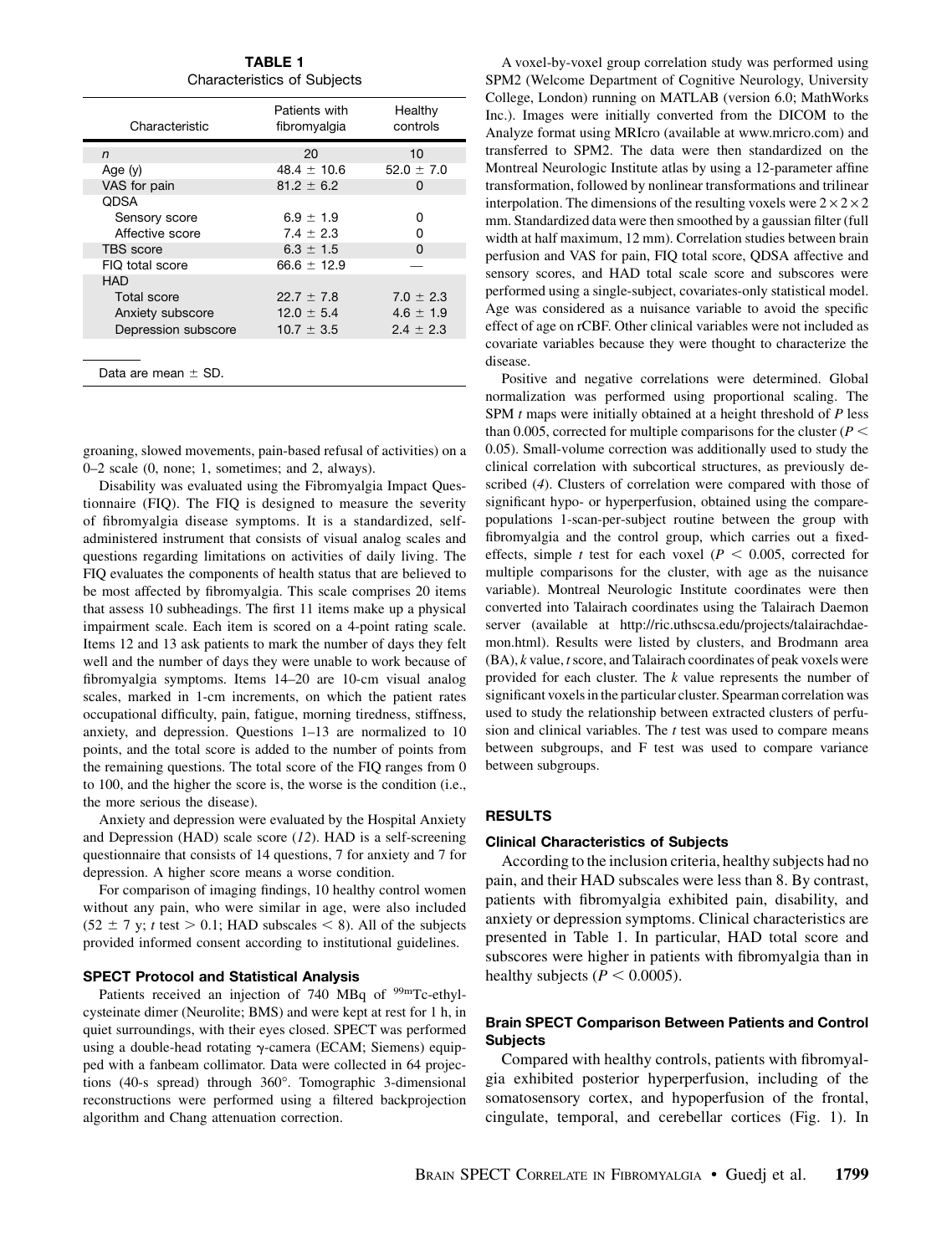

FIGURE 1. Anatomic localization of peaks of significant differences between brain SPECT of patients with fibromyalgia and healthy subjects  $(P \text{ voxel} < 0.005; P \text{ cluster} < 0.05,$ corrected for multiple comparisons; age as nuisance variable). Compared with healthy controls, patients with fibromyalgia exhibited posterior hyperperfusion (red), including somatosensory cortex, and hypoperfusion (green) of frontal, cingulate, temporal, and cerebellar cortices. In particular, temporal hypoperfusion included polar and mediobasal cortices.  $BA =$ Brodmann area.

particular, the temporal hypoperfusion included the polar and mediobasal cortices.

## Brain SPECT Perfusion Correlation

The FIQ total score was positively correlated with perfusion of the bilateral superior parietal lobule, the bilateral precuneus (BA7), the left postcentral cortex (BA7) ( $r =$ 0.6544;  $P = 0.0043$ ; Talairach coordinates of the local maxima of this cluster,  $x = 12$ ,  $y = -61$ , and  $z = 56$ ), and the right pre- and postcentral cortex (BA4, BA6, BA1, and BA3) ( $r = 0.5753$ ;  $P = 0.0122$ ; Talairach coordinates of the local maxima of this cluster,  $x = 42$ ,  $y = -19$ , and  $z = 43$ ) (Table 2; Fig. 2). These 2 clusters of positively correlated perfusion were included in the areas of significant hyperperfusions (respectively,  $P$  cluster = 0.012, corrected for multiple comparisons,  $k = 927$ ; and P cluster = 0.038, corrected for multiple comparisons,  $k = 684$ ). The FIQ total score was negatively correlated with perfusion of a left anterior temporal cluster, including the inferior, middle, and superior temporal gyri (BA21 and BA38); fusiform gyrus (BA20); and uncus (BA28 and BA36) ( $r = -0.5617$ ;  $P = 0.0143$ ; Talairach coordinates of the local maxima of this cluster,  $x = -48$ ,  $y = -1$ , and  $z = -15$ ). This cluster of negatively correlated perfusion was included in the areas of significant hypoperfusions ( $P$  cluster = 0.011, corrected for multiple comparisons,  $k = 908$ ).

Extracted perfusion values that positively and negatively correlated with the FIQ total score were independent of other clinical variables studied (VAS pain scale, QDSA scale, TBS, and HAD total score and subscores). FIQ total score was not correlated with other clinical variables.

No positive or negative correlations were observed between brain SPECT perfusion and other clinical variables (VAS pain scale, QDSA scale, TBS, and HAD total score and subscores), even by limiting the voxel-based analysis to significant hypo- or hyperperfusions found through comparisons with healthy subjects or by using small-volume correction for subcortical structures. In particular, no clinical correlation was observed with brain SPECT perfusion of the frontal, cingulate, and cerebellar cortices.

## **DISCUSSION**

The FIQ is designed to measure the severity of fibromyalgia symptoms. This scale is considered to be the best measure of self-reported function and occupational disability (13). In the present study, we confirmed perfusion abnormalities previously reported in patients with fibromyalgia, compared with healthy subjects  $(4,14)$ , and showed that bilateral hyperperfusion of the parietal cortex and of the pre- and postcentral cortices and hypoperfusion of the left anterior temporal cortex are both strongly correlated with the FIQ total score in patients with fibromyalgia. In particular, the relationship between somatosensory hyperperfusion and fibromyalgia clinical severity is reported for, to our knowledge, the first time and reinforces the central sensitization hypothesis (2,15). On the other hand, correlation obtained with anterior temporal perfusion suggests the involvement of the limbic system. Hypoperfusion of this area could be related to reduced affective appraisal and responsiveness, frequently observed in patients with fibromyalgia (15). FIQ total score has been previously correlated with hypoperfusion of the gyrus rectalis  $(16)$ . This relationship, described with a volume-of-interest analysis, is consistent with our findings, because this cerebral area is anatomically and functionally close to the anterior temporal cortex (17). Similarly, Walitt et al. recently reported concomitant improvement in limbic metabolism and clinical severity (18). Interestingly, and despite a relatively high mean HAD total score in our group, correlative results obtained with brain SPECT perfusion were independent of anxiety and depressive status.

By contrast, no clinical correlation was observed with the other hypoperfusions reported, in particular with the cerebellum and the frontal and cingulate cortices (4). Impair-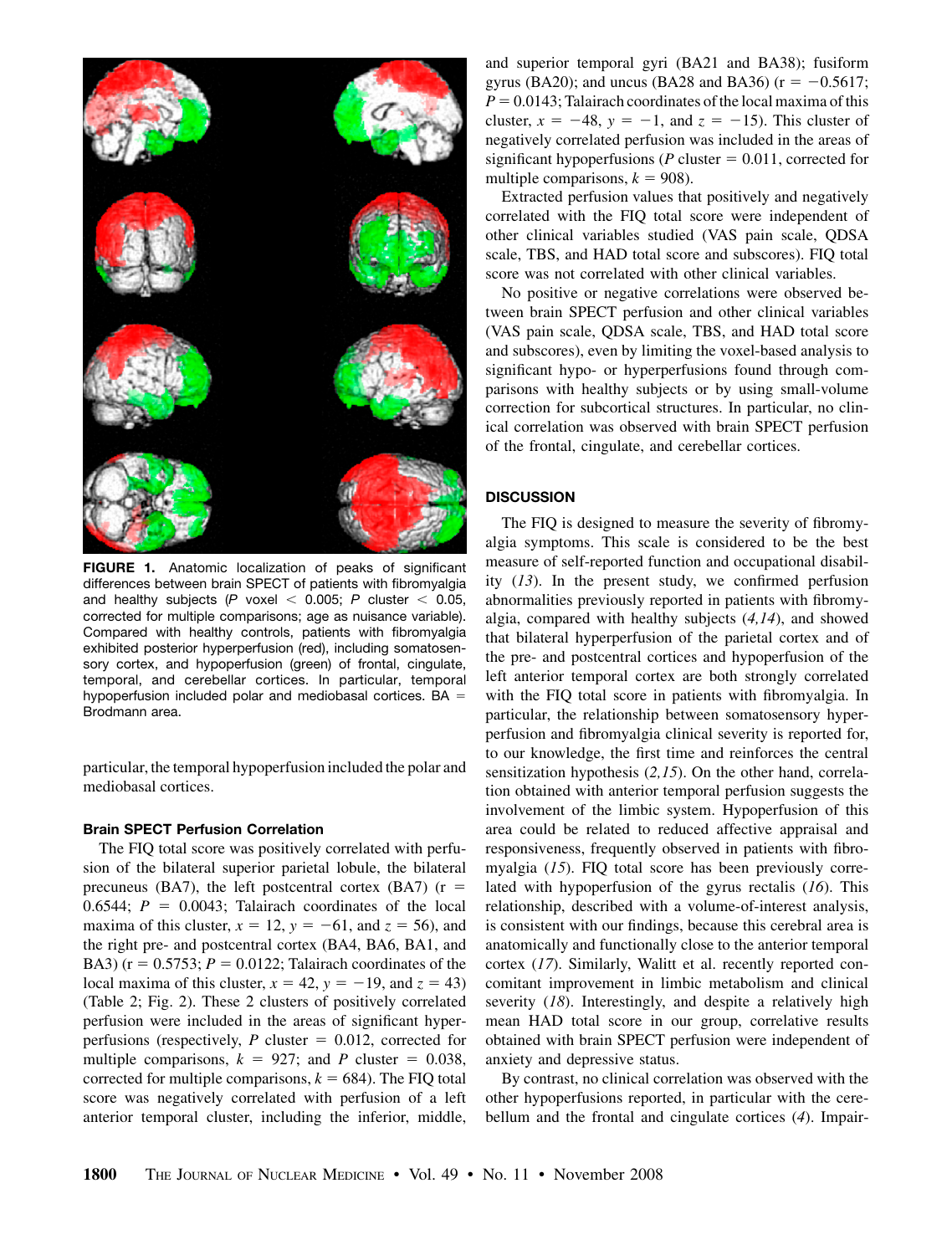TABLE 2 Correlation Between FIQ Total Score and Brain SPECT Perfusion

|             | P cluster   |         |               |       | Talairach coordinates<br>(mm) |       |                                    |
|-------------|-------------|---------|---------------|-------|-------------------------------|-------|------------------------------------|
| Correlation | (corrected) | k value | Voxel t score | X     | У                             | z     | Region (BA)                        |
| Positive    | 0.025       | 996     | 5.56          | 12    | $-61$                         | 56    | Right superior parietal lobule (7) |
|             |             |         | 5.50          | 12    | $-57$                         | 65    | Right precuneus (7)                |
|             |             |         | 4.54          | $-10$ | $-63$                         | 58    | Left superior parietal lobule (7)  |
|             |             |         | 3.94          | $-18$ | $-55$                         | 67    | Left postcentral gyrus (7)         |
|             |             |         | 3.24          | $-18$ | $-57$                         | 58    | Left precuneus (7)                 |
|             | 0.010       | 1,204   | 4.59          | 42    | $-19$                         | 43    | Right postcentral gyrus (3)        |
|             |             |         | 4.50          | 46    | $-16$                         | 39    | Right precentral gyrus (4)         |
|             |             |         | 4.20          | 36    | $-20$                         | 56    | Right precentral gyrus (4)         |
|             |             |         | 3.68          | 51    | $-22$                         | 60    | Right postcentral gyrus (1)        |
|             |             |         | 3.45          | 16    | $-18$                         | 65    | Right precentral gyrus (6)         |
| Negative    | 0.001       | 1,730   | 6.30          | $-48$ | $-1$                          | $-15$ | Left middle temporal gyrus (21)    |
|             |             |         | 4.07          | $-32$ | 10                            | $-27$ | Left superior temporal gyrus (38)  |
|             |             |         | 3.79          | $-32$ | $\mathbf{1}$                  | $-22$ | Left uncus (28)                    |
|             |             |         | 3.52          | $-63$ | $-3$                          | $-17$ | Left inferior temporal gyrus (21)  |
|             |             |         | 3.43          | $-46$ | $-11$                         | $-26$ | Left fusiform gyrus (20)           |
|             |             |         | 3.33          | $-28$ | -9                            | $-30$ | Left uncus (28)                    |
|             |             |         | 3.09          | $-24$ | $-3$                          | $-30$ | Left uncus (36)                    |

Results are listed by clusters. *k* value represents number of significant voxels in particular cluster.

ment of these areas is thought to be particularly related to the attentional dimension of the pain (19,20). Certainly, this aspect is poorly assessed by the FIQ total score and other variables explored in the present study. Other studies will be necessary to confirm this relationship. The absence of a correlation between brain SPECT abnormalities and pain VAS may be because of the small variance of this clinical parameter in our group. On the contrary, other clinical variables showed high heterogeneity, with higher variance than FIQ ( $P < 0.05$  using the F test). This discrepancy could also be responsible for the absence of a correlation between rCBF and other clinical variables. Our study has some additional limitations, for instance, the relatively low number of participants and the difference between the number of patients and the number of participants in the control group. The questionnaires chosen for our study are largely used in fibromyalgia; we should, however, discuss whether they are appropriate for such a use. Also, TBS was not evaluated by independent, masked investigators.

Functional cortical impairment has been inconsistently reported at baseline in patients with fibromyalgia. Subcortical abnormalities have been more largely described, but without the demonstration of a clinical correlation. Mountz et al. performed the first SPECT study of rCBF in patients with fibromyalgia and healthy subjects  $(5,6)$ . These patients showed significantly lower rCBF in the left and right hemithalami and the left and right caudate nuclei and also exhibited significantly lower total cortical blood flow. Functional subcortical impairment in patients with fibromyalgia was then confirmed using voxel-by-voxel analysis by Kwiatek et al., with hypoperfusion of the right thalamus, right lentiform nucleus, and bilateral pontine tegmentum and no cortical abnormalities (7). No hyperperfusion was described in these 2 studies, and no clinical correlation was found with SPECT findings. By contrast, Gur et al. described both hypoperfusion and clinical correlation using a volume-of-interest analysis (16). This study found bilateral hyperperfusion of the caudate nucleus and hypoperfusion in the right superior parietal lobe, gyrus rectalis, and pons. Parietal hypoperfusion was correlated with morning stiffness and sleep disturbance and hypoperfusion of the gyrus rectalis with FIQ score, as previously mentioned. Hypoperfusion of the pons was also significantly more important in patients with depression. On the other hand, a significant blood flow increase in both hemithalami and basal ganglia and a decrease in both temporal, the left temporo-occipital, and the right occipital lobes were observed after treatment by amitriptyline  $(21)$ . <sup>18</sup>F-FDG PET studies are also discordant. Whereas Yunus et al. found no abnormalities between patients with fibromyalgia and healthy subjects (8), 1 study recently described an increase in limbic metabolism with concomitant symptomatic improvement (18).

Many experimental differences could explain this discrepancy. In particular, most of these studies were limited by a region-of-interest method. Voxel-based analysis allowed testing of whole-brain involvement without anatomic a priori knowledge. In addition, the difference with  $^{18}F-$ FDG PET studies may be explained by a dissociation between perfusion and metabolism. It is then possible to have brain perfusion abnormalities without corresponding changes in glucose uptake, as previously reported in patients with chronic fatigue syndrome (22). Similarly, previous studies reported significant pharmacokinetic differences between radiotracer findings evaluating rCBF. In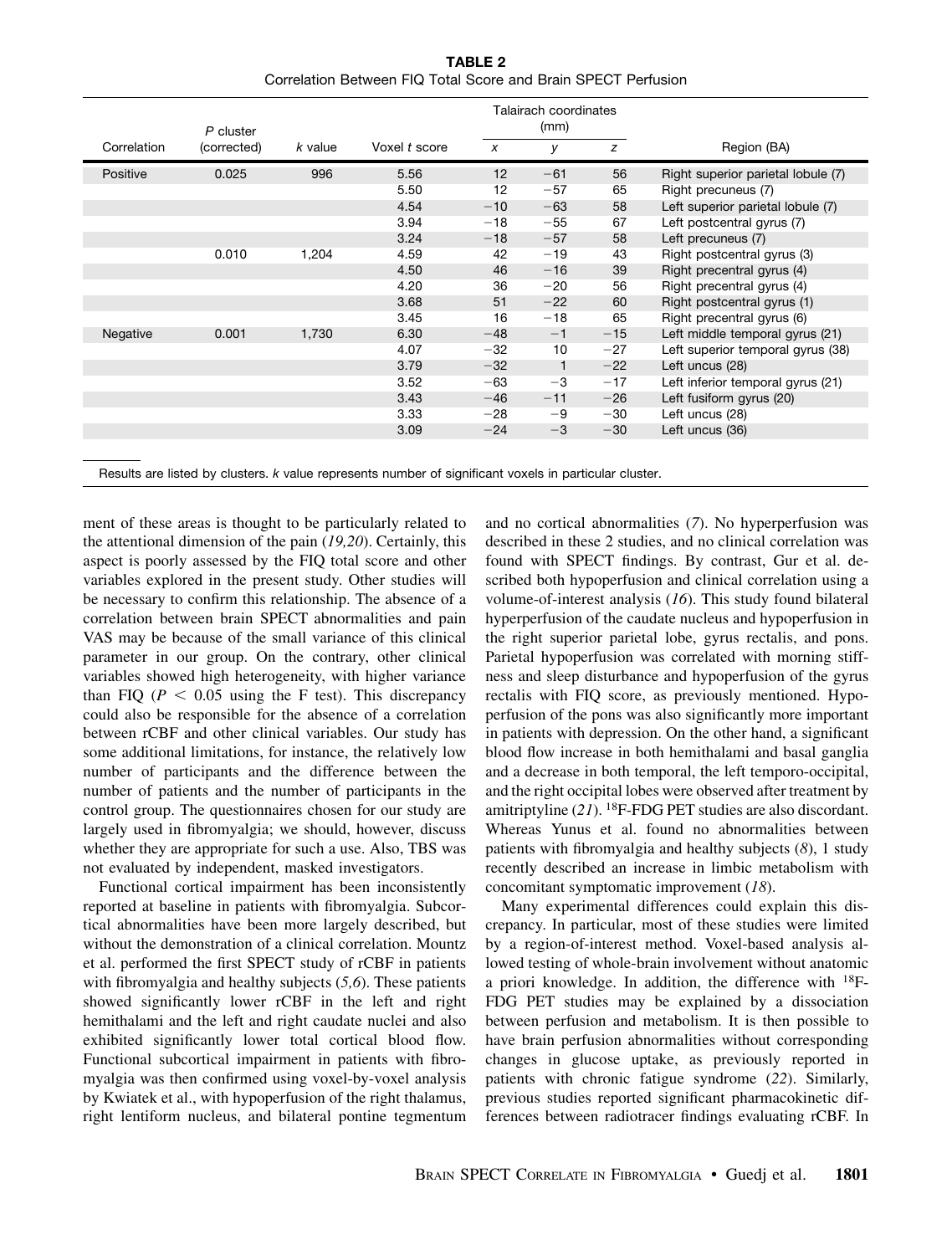

FIGURE 2. Anatomic localization of peaks of significant correlation between brain SPECT perfusion and FIQ total score (P voxel < 0.005; *P* cluster < 0.05, corrected for multiple comparisons; age as nuisance variable).

particular, 99mTc-ethylcysteinate dimer uptake is known to better reflect rCBF than <sup>99m</sup>Tc-hexamethylpropyleneamine oxime in high-flow regions and to be more sensitive for the regional metabolic rate estimation, especially in the medial temporal cortex (23).

# **CONCLUSION**

These results show that brain perfusion abnormalities in patients with fibromyalgia are independent of the patient's anxiety and depression status and correlate with the clinical severity of the disease, expressed by the disability and evaluated by the FIQ total score.

Because FIQ has been suggested as the most logical measure to evaluate functional status in clinical trials in fibromyalgia syndrome (24), these findings reinforce the concept of using brain perfusion SPECT to objectively evaluate therapeutic results in controlled studies (14,25). In addition, as current pharmacologic and psychologic therapies act differently on both components of pain, this study suggests that a central effect could be expected in, respectively, the parietal cortex and the limbic system.

## ACKNOWLEDGMENTS

Dr. Robert Coluzzi reviewed the English version of the manuscript. Bristol-Myers Squib sponsored the color reproduction of the figures.

## **REFERENCES**

- 1. Walker JG, Littlejohn GO. Measuring quality of life in rheumatic conditions. Clin Rheumatol. 2007;26:671–673.
- 2. Desmeules JA, Cedraschi C, Rapiti E, et al. Neurophysiologic evidence for a central sensitization in patients with fibromyalgia. Arthritis Rheum. 2003;48:1420–1429.
- 3. Yunus MB. Role of central sensitization in symptoms beyond muscle pain, and the evaluation of a patient with widespread pain. Best Pract Res Clin Rheumatol. 2007;21:481–497.
- 4. Guedj E, Taieb D, Cammilleri S, et al. 99mTc-ECD brain perfusion SPECT in hyperalgesic fibromyalgia. Eur J Nucl Med Mol Imaging. 2007;34:130–134.
- 5. Mountz JM, Bradley LA, Modell JG, et al. Fibromyalgia in women: abnormalities of regional cerebral blood flow in the thalamus and the caudate nucleus are associated with low pain threshold levels. Arthritis Rheum. 1995;38:926–938.
- 6. Mountz JM, Bradley LA, Alarcón GS. Abnormal functional activity of the central nervous system in fibromyalgia syndrome. Am J Med Sci. 1998;315: 385–396.
- 7. Kwiatek R, Barnden L, Tedman R, et al. Regional cerebral blood flow in fibromyalgia: single-photon-emission computed tomography evidence of reduction in the pontine tegmentum and thalami. Arthritis Rheum. 2000;43:2823–2833.
- 8. Yunus MB, Young CS, Saeed SA, Mountz JM, Aldag JC. Positron emission tomography in patients with fibromyalgia syndrome and healthy controls. Arthritis Rheum. 2004;51:513–518.
- 9. Wolfe F, Smythe HA, Yunus MB, et al. The American College of Rheumatology 1990 criteria for the classification of fibromyalgia. Report of the Multicenter Criteria Committee. Arthritis Rheum. 1990;33:160–172.
- 10. Boureau F, Luu M, Doubrère JF. Comparative study of the validity of four French McGill Pain Questionnaire (MPQ) versions. Pain. 1992;50:59–65.
- 11. Thieme K, Spies C, Sinha P, Turk DC, Flor H. Predictors of pain behaviors in fibromyalgia syndrome. Arthritis Rheum. 2005;53:343–350.
- 12. Zigmond AS, Snaith RP. The hospital anxiety and depression scale. Acta Psychiatr Scand. 1983;67:361–370.
- 13. White KP, Speechley M, Harth M, Ostbye T. Comparing self-reported function and work disability in 100 community cases of fibromyalgia syndrome versus controls in London, Ontario: the London Fibromyalgia Epidemiology Study. Arthritis Rheum. 1999;42:76–83.